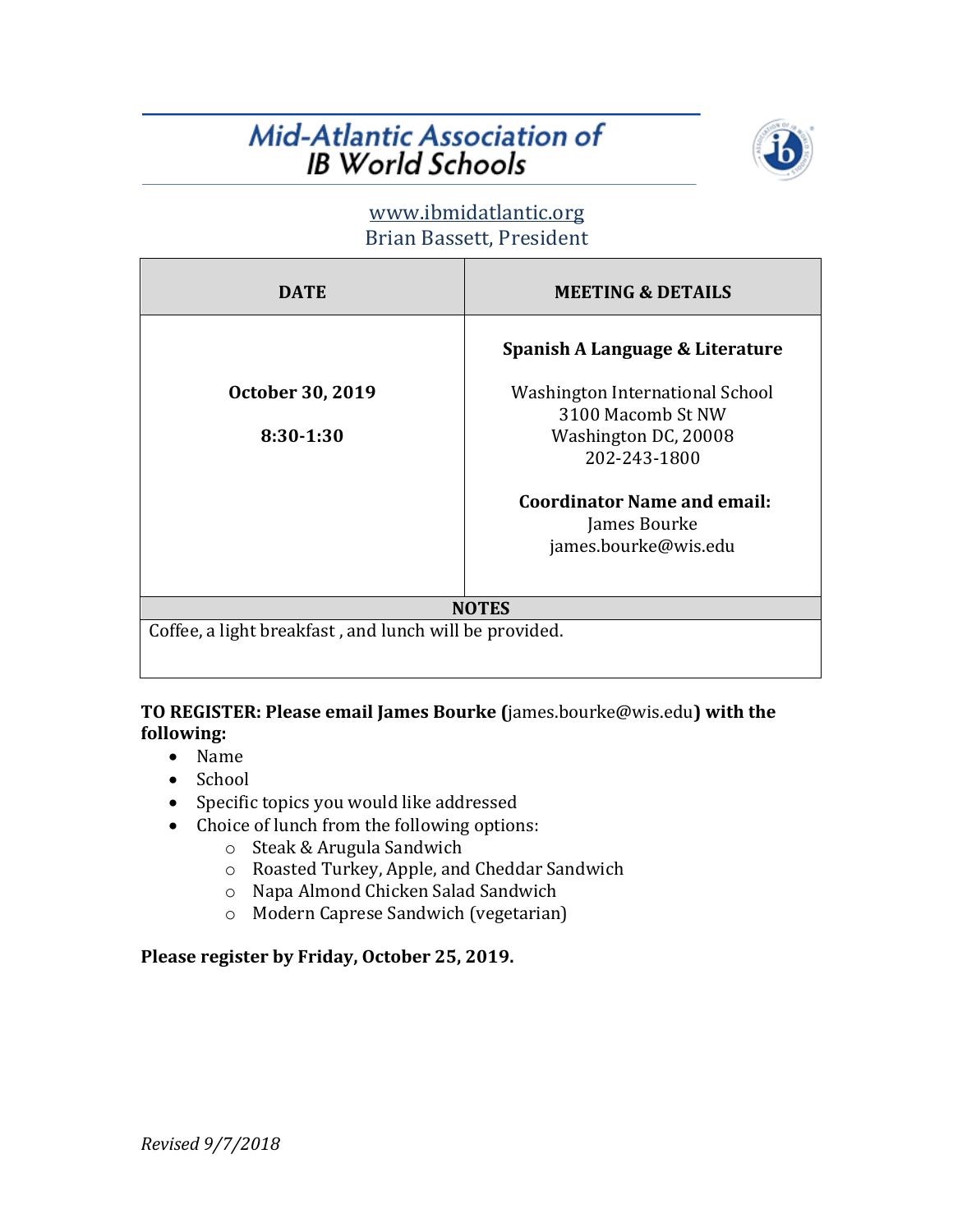### **Hotel Suggestions**

**Days Inn 4400 Connecticut Ave NW Washington DC, 20008 202-244-5600 \$140-170 per night 1.6 miles from WIS (metro accessible)**

**Washington Marriott Wardman Park** 

**2660 Woodley Rd NW Washington, DC 20008 202-328-2000 \$200-240 per night 1.3 miles from WIS (metro accessible)**

#### **Directions to Location**

#### **Via Metro**

Take the Red Line to the Connecticut Avenue stop. Walk south on Connecticut Ave, turn right to head West on Macomb St.

#### **From North/Maryland**:

Take 495 to the Connecticut Avenue exit. Head south on Connecticut Ave for approximately 5.5 miles. Turn right on Macomb St.

#### **From South/Virginia**:

Using Chain Bridge: Cross Chain Bridge into Washington DC. Turn right onto Canal Road and then left onto Arizona Ave. Turn right on Nebraska Ave, exit onto Massachusetts Ave heading Southeast at Ward Circle. Turn left on Macomb St.

#### Using Key Bridge:

Cross Key Bridge and turn right onto M St. Turn left onto Wisconsin Ave. Turn right onto Macomb St.